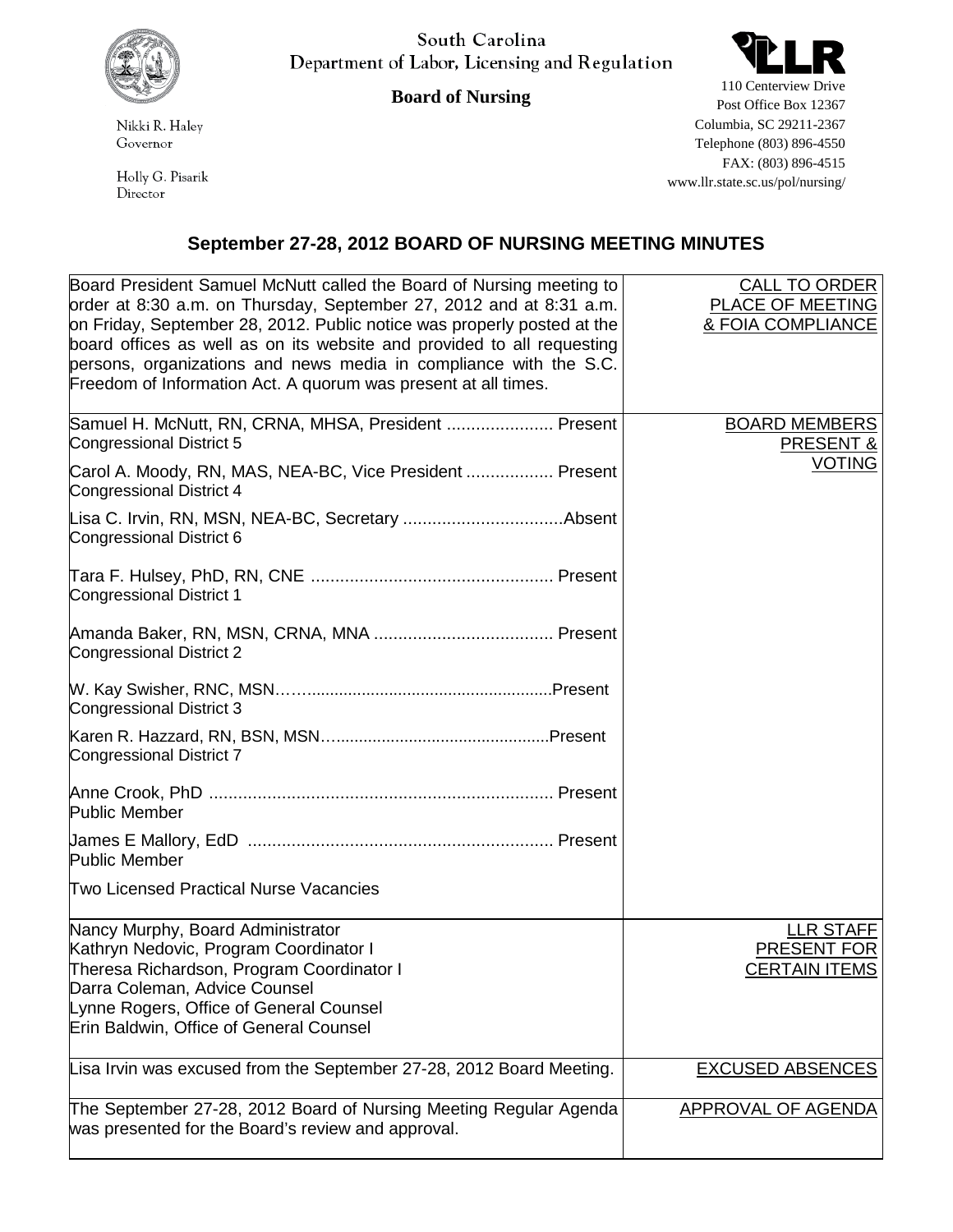| A motion was made by Tara Hulsey to accept the Regular Agenda as<br>presented. James Mallory seconded the motion. The motion carried<br>unanimously.                                                                                                                                                                                                                                           | <b>MOTION</b>                                        |
|------------------------------------------------------------------------------------------------------------------------------------------------------------------------------------------------------------------------------------------------------------------------------------------------------------------------------------------------------------------------------------------------|------------------------------------------------------|
| The Consent Agenda for the September 27-28, 2012 Board of Nursing<br>Meeting was presented for the Board's review and approval/acceptance as<br>information.                                                                                                                                                                                                                                   | <b>APPROVAL OF CONSENT</b><br><u>AGENDA</u>          |
| a) For Information: NCLEX RN & PN Summary Statistics<br>for April 1 - June 30, 2012                                                                                                                                                                                                                                                                                                            |                                                      |
| b) For Acceptance: January 12, 2012 Nursing Practice<br>and Standards Committee Meeting Minutes                                                                                                                                                                                                                                                                                                |                                                      |
| c) For Acceptance: February 3, 2012 Advanced Practice<br><b>Committee Meeting Minutes</b>                                                                                                                                                                                                                                                                                                      |                                                      |
| d) For Information: H3710 Military Spouses LLR<br>Summary                                                                                                                                                                                                                                                                                                                                      |                                                      |
| e) For Information: Robert Woods Johnson Foundation<br>- Implementing the IOM Future of Nursing Report                                                                                                                                                                                                                                                                                         |                                                      |
| For Information: NCSBN Finalizes Agreement with<br>$f$ )<br><b>Canadian Nurse Regulators</b>                                                                                                                                                                                                                                                                                                   |                                                      |
| For Information: NCSBN Document on VA Nursing<br>g)<br>Policy                                                                                                                                                                                                                                                                                                                                  |                                                      |
| h) For Information: Budget (on table)                                                                                                                                                                                                                                                                                                                                                          |                                                      |
| A motion was made by James Mallory to approve the Consent Agenda<br>as presented. Carol Moody seconded the motion. The motion carried<br>unanimously                                                                                                                                                                                                                                           | <b>MOTION</b>                                        |
| The July 26-27, 2012 and August 15, 2012 regular Board Meeting<br>minutes were presented for the Board's review and approval.                                                                                                                                                                                                                                                                  | <b>APPROVAL OF MINUTES</b>                           |
| A motion was made by Tara Hulsey to accept the July 26-27, 2012<br>meeting minutes as presented. Amanda Baker seconded the motion.<br>The motion carried unanimously.                                                                                                                                                                                                                          | <b>MOTION</b>                                        |
| A motion was made by Amanda Baker to approve the August 15, 2012<br>Board Meeting minutes as presented. Tara Hulsey seconded the<br>motion. The motion carried unanimously.                                                                                                                                                                                                                    | <b>MOTION</b>                                        |
| Yvette Spees, Director of Nursing and James Weaver, Campus<br>President, ECPI University Charleston appeared before the Board<br>regarding full approval of their practical nursing (PN) program and the<br>site survey that was conducted July 18, 2012. A copy of the survey<br>report with the findings and recommendations and response materials<br>were provided for the Board's review. | <b>ECPI UNIVERSITY - INITIAL</b><br>TO FULL APPROVAL |
| At its July 2010 meeting, the Board voted to grant initial approval status<br>for the ECPI University Charleston practical nursing program.                                                                                                                                                                                                                                                    |                                                      |
| Discussion included but was not limited to the NCLEX results and<br>employment of the class graduates to date.                                                                                                                                                                                                                                                                                 |                                                      |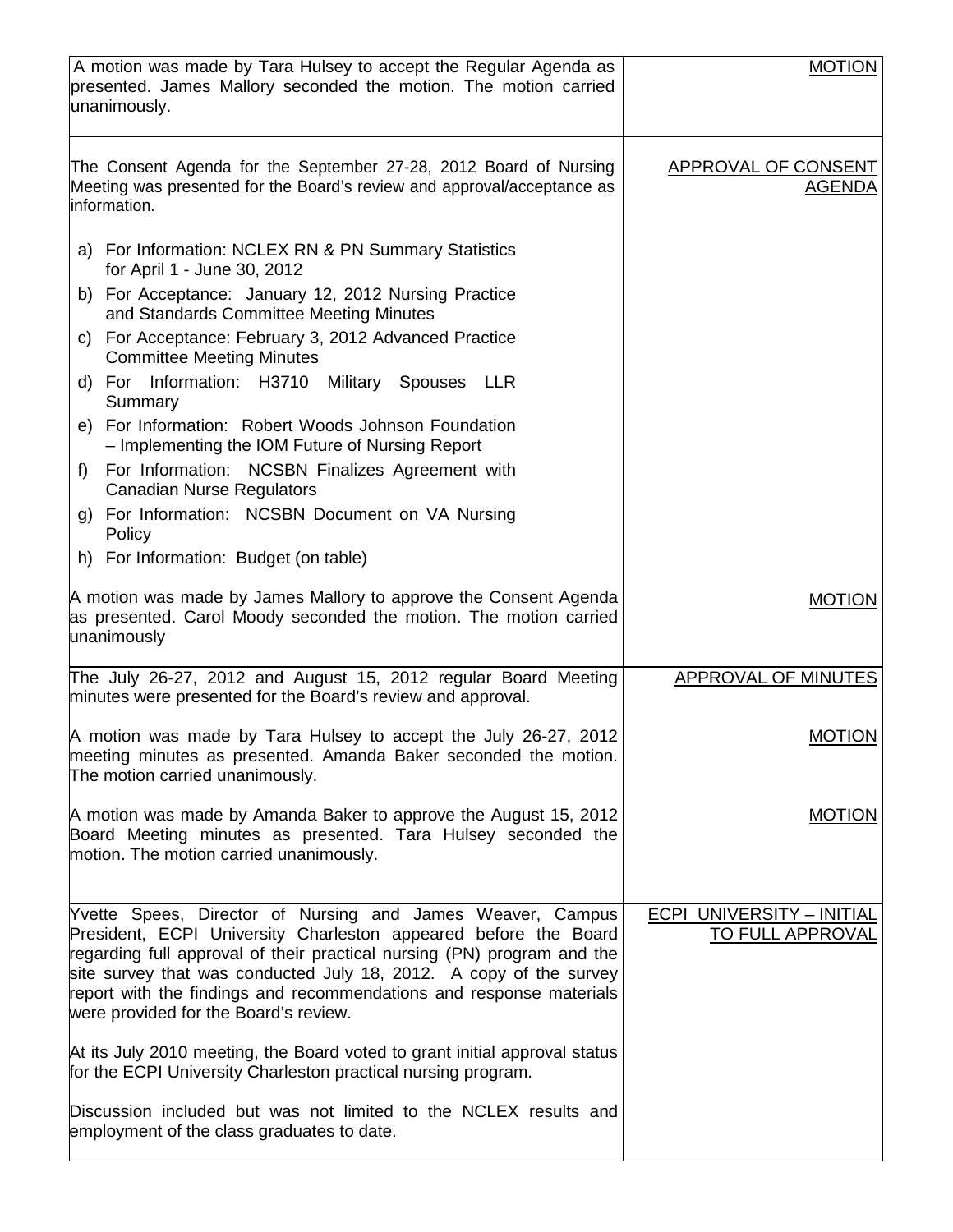| A motion was made by Anne Crook grant approval to the program.<br>Carol Moody seconded the motion.                                                                                                                                                                                                                                                                                                                                                                                                                                                                                                                                                                                                                                                                                                                                                                                                                                                                   | <b>MOTION</b>                                                                                                                                                                |
|----------------------------------------------------------------------------------------------------------------------------------------------------------------------------------------------------------------------------------------------------------------------------------------------------------------------------------------------------------------------------------------------------------------------------------------------------------------------------------------------------------------------------------------------------------------------------------------------------------------------------------------------------------------------------------------------------------------------------------------------------------------------------------------------------------------------------------------------------------------------------------------------------------------------------------------------------------------------|------------------------------------------------------------------------------------------------------------------------------------------------------------------------------|
| An amended motion was made by Anne Crook to grant the program<br>approval for five years. Carol Moody seconded the motion. The motion<br>carried unanimously.                                                                                                                                                                                                                                                                                                                                                                                                                                                                                                                                                                                                                                                                                                                                                                                                        | <b>MOTION</b>                                                                                                                                                                |
| Mark Sanders, Chief Investigator for Office of Investigations and<br>Enforcement (OIE) presented the OIE Statistical Report for the 2nd<br>quarter for the Board's information. Mr. Sanders stated that there are<br>currently 160 active investigation cases.                                                                                                                                                                                                                                                                                                                                                                                                                                                                                                                                                                                                                                                                                                       | OFFICE OF INVESTIGATION<br><b>AND ENFORCEMENT (OIE)</b>                                                                                                                      |
| Mr. Sanders also presented the Investigative Review Committee (IRC)<br>Report with recommendations from its meetings held since the July<br>2012 Board meeting. The Disciplinary Sanctions Guidelines chart is<br>used by the IRC in making these recommendations.                                                                                                                                                                                                                                                                                                                                                                                                                                                                                                                                                                                                                                                                                                   | <b>INVESTIGATIVE REVIEW</b><br><b>COMMITTEE (IRC)</b>                                                                                                                        |
| A motion was made by Carol Moody to approve 32 cases for Dismissal<br>as recommended by the Investigative Review Committee (IRC). Tara<br>Hulsey seconded the motion. The motion carried unanimously.                                                                                                                                                                                                                                                                                                                                                                                                                                                                                                                                                                                                                                                                                                                                                                | <b>MOTION</b>                                                                                                                                                                |
| A motion was made by Carol Moody to approve 99 cases for Formal<br>Complaint as recommended by the Investigative Review Committee<br>(IRC). Amanda Baker seconded the motion. The motion carried<br>unanimously.                                                                                                                                                                                                                                                                                                                                                                                                                                                                                                                                                                                                                                                                                                                                                     | <b>MOTION</b>                                                                                                                                                                |
| A motion was made by Amanda Baker to approve nine cases for<br>dismissal with a Letter of Caution as recommended by the Investigative<br>Review Committee (IRC). Tara Hulsey seconded the motion. The<br>motion carried unanimously.                                                                                                                                                                                                                                                                                                                                                                                                                                                                                                                                                                                                                                                                                                                                 | <b>MOTION</b>                                                                                                                                                                |
| Samuel McNutt presented the Joint Statement of the South Carolina<br>Board of Nursing and the South Carolina Board of Medical Examiners.                                                                                                                                                                                                                                                                                                                                                                                                                                                                                                                                                                                                                                                                                                                                                                                                                             | <u> PRESIDENT'S REPORT -</u><br><u>JOINT STATEMENT OF THE</u><br><b>SOUTH CAROLINA BOARD</b><br>OF NURSING AND SOUTH<br><b>CAROLINA BOARD OF</b><br><b>MEDICAL EXAMINERS</b> |
| At the March 2012 meeting, the CVS Minute Clinic appeared before the<br>Board with a request to supervise more than three APRNs. At the<br>meeting, the Board voted to accept Minute Clinic's request for the<br>APRN/physician ratio to supervise up to six APRNs with the stipulation<br>that they cannot supervise more than three at one time regardless of<br>circumstances (to include any APRNs physicians supervise outside of<br>their relationship with Minute Clinic). All covering physicians need to be<br>within a 45 mile radius (per the Nurse Practice Act). Minute Clinic will<br>submit schedules on a quarterly basis for Board review, provide a list of<br>the APRNs each physician sponsors (internal and external to Minute<br>Clinic), and report any deviations to the Board Administrator.<br>At its May 7, 2012 meeting, the Board of Medical Examiners ruled that<br>the SC Nursing Board's recommendation is not inconsistent with the | $MINUTE CLINIC -$<br><b>QUARTERLY REPORT</b>                                                                                                                                 |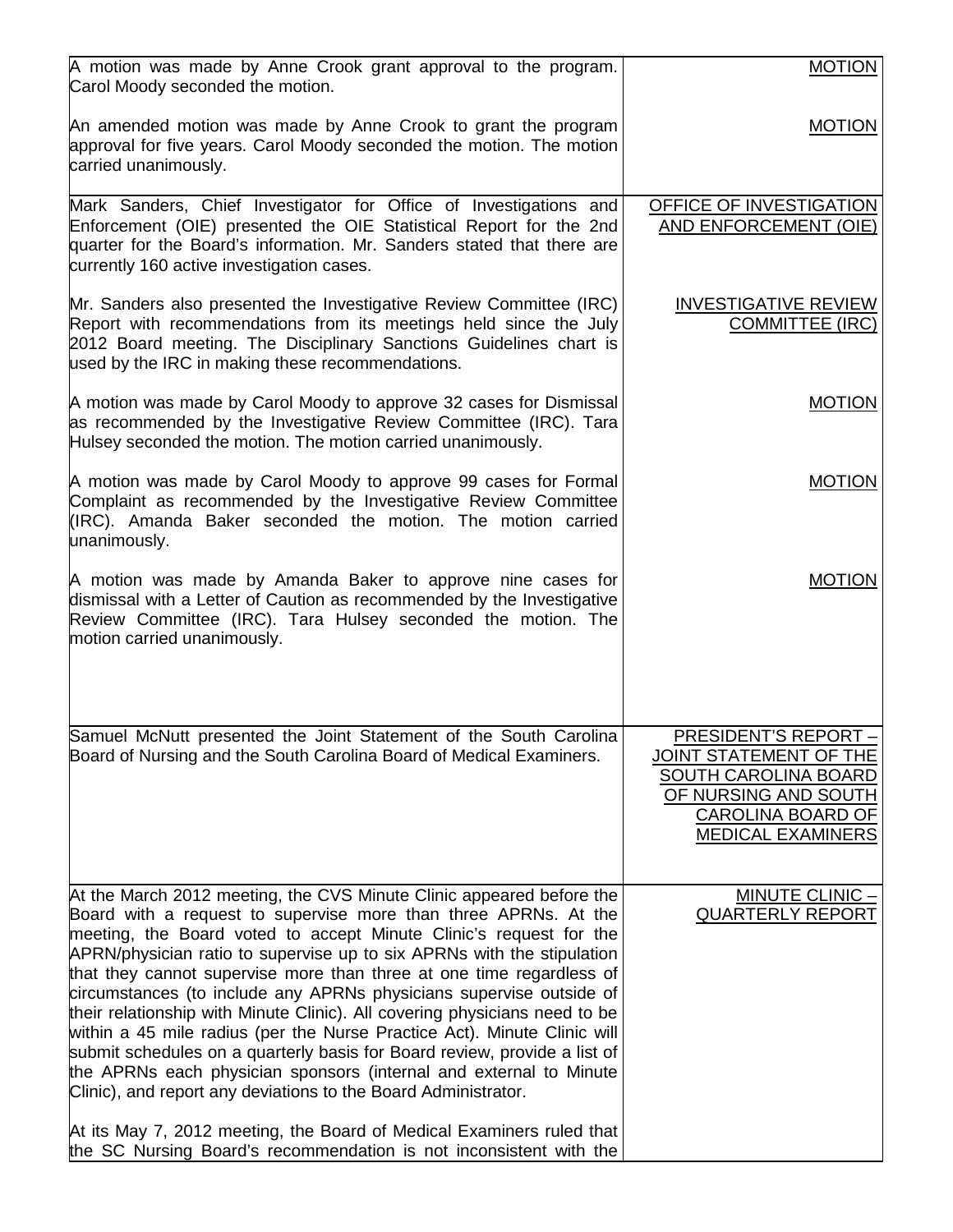| current Medical Practice guidelines.                                                                                                                                                                                                                                                                                                                                                              |                                                                                                |
|---------------------------------------------------------------------------------------------------------------------------------------------------------------------------------------------------------------------------------------------------------------------------------------------------------------------------------------------------------------------------------------------------|------------------------------------------------------------------------------------------------|
| The CVS Minute Clinic submitted its first quarterly report to the Board.<br>Garrett Gillespie, Esq, Senior Legal Counsel, Travis Dayhuff, Esq.,<br>Legal Counsel and Brandy Dickson, ND, APRN, Minute Clinic District<br>Manager of Operations for GSA appeared before the Board to respond<br>to questions.                                                                                      |                                                                                                |
| Discussion included but was not limited to Minute Clinic's scheduling<br>success in the first quarter. Mr. Gillespie addressed questions<br>regarding a physician possibly supervising a nurse in another state as<br>well and stated that Minute Clinic will always follow the South Carolina<br>laws regarding that situation.                                                                  |                                                                                                |
| At its July 12, 2012 meeting, the Nursing Practice and Standards<br>Committee (NPSC) recommended the Board approve the proposed<br>revisions presented for Advisory Opinion (AO) #5.                                                                                                                                                                                                              | <b>ADVISORY OPINION #5</b><br>PROPOSED REVISIONS                                               |
| NPSC member Benjamin Marett appeared before the Board to answer<br>questions about the proposed AO revisions.                                                                                                                                                                                                                                                                                     |                                                                                                |
| Discussion included but was not limited to changing technology and<br>practice and clarifying whether revisions to the AO would include<br>registered nurse anesthetists (CRNAs) as<br>certified<br>well<br>as<br>anesthesiologists. The Board recommended that this correction be<br>made.                                                                                                       |                                                                                                |
| A motion was made by Amanda Baker to amend Advisory Opinion #5 to<br>insert certified registered nurse anesthetists in paragraph #2 along with<br>the anesthesiologist reference. Tara Hulsey seconded the motion. The<br>motion carried unanimously.                                                                                                                                             | <b>MOTION</b>                                                                                  |
| The Nurse Practice Act Chapter 33 Section 40-33-34 requires APRNs<br>to hold a current specialty certification by a Board-approved<br>credentialing organization.                                                                                                                                                                                                                                 | <b>ADVANCED PRACTICE</b><br><b>CERTIFICATIONS</b>                                              |
| At its August 3, 2012 meeting, the Advanced Practice Committee<br>(APC) discussed the changing names and structure of certification<br>prganizations effective January 2013. The APC voted to recommend<br>that the Board approve the list of suggested certifications presented<br>knowing that the APC will revisit the list of certification organizations<br>after the changes are in effect. |                                                                                                |
| Discussion included but was not limited to whether both the card and<br>letter presented were acceptable proof of certification and bringing<br>back anticipated changes in 2013 to the Board after those changes<br>take effect.                                                                                                                                                                 |                                                                                                |
| A motion was made by Anne Crook to approve. Tara Hulsey seconded<br>the motion. The motion carried unanimously.                                                                                                                                                                                                                                                                                   | <b>MOTION</b>                                                                                  |
| At its August 3, 2012 meeting, the APC recommended the Board<br>approve the proposed Advisory Opinion (AO) regarding the role/scope<br>of APRNs to conduct assessment without physician collaboration or<br>preceptors. This proposed AO had been discussed previously and is                                                                                                                     | PROPOSED ADVISORY<br><b>OPINION REGARDING</b><br>ROLE/SCOPE FOR APRNS TO<br>CONDUCT ASSESSMENT |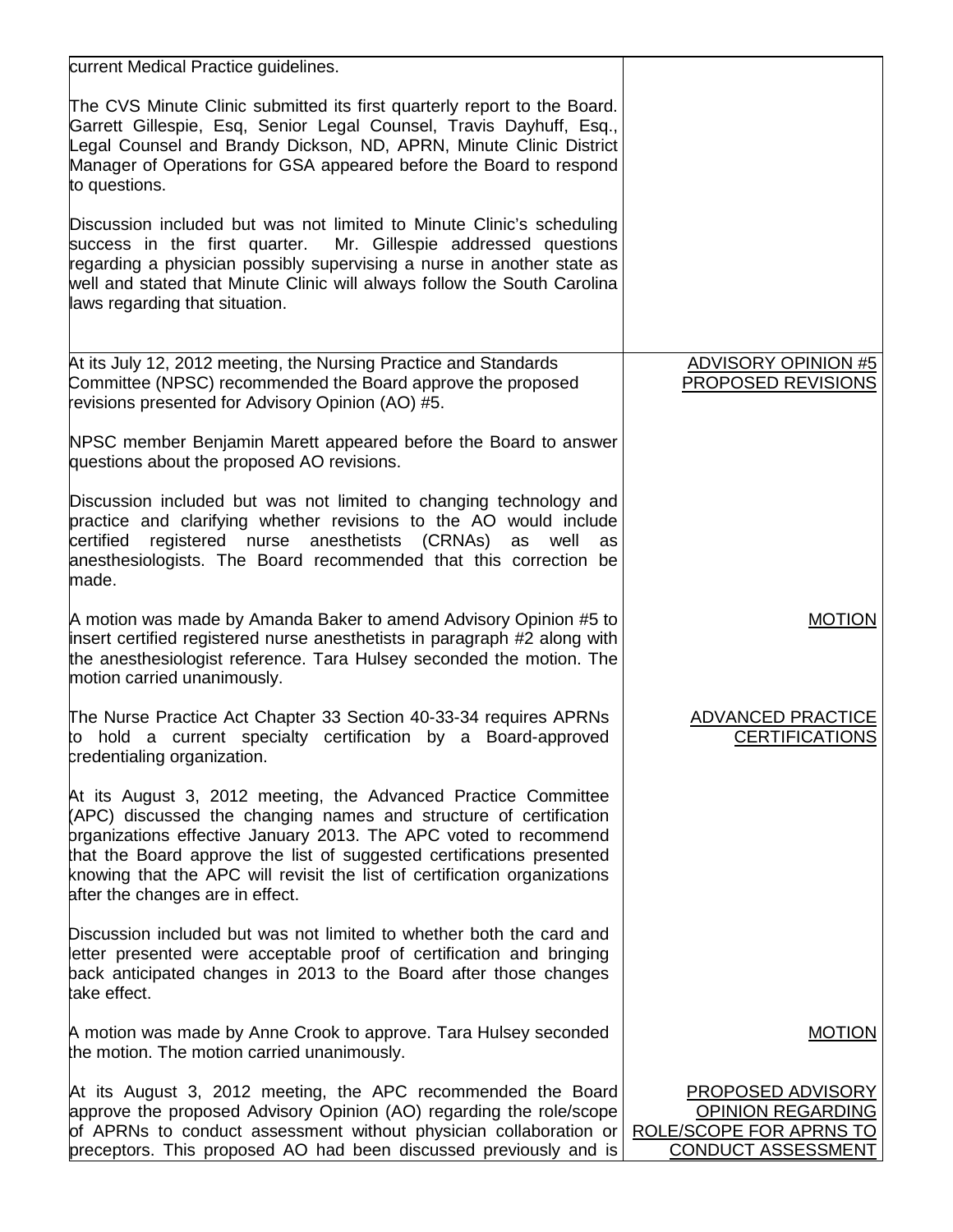| coming forward with clarification that it is not referencing interpretation<br>of diagnostic workup such as x-ray, MRI, etc.                                                                                                                                                                    | <b>WITHOUT PHYSICIAN</b><br><b>COLLABORATION OR</b><br><b>PRECEPTORS</b>    |
|-------------------------------------------------------------------------------------------------------------------------------------------------------------------------------------------------------------------------------------------------------------------------------------------------|-----------------------------------------------------------------------------|
| APC Chair Dr. Stephanie Burgess appeared before the Board to<br>respond to questions about the proposed AO.                                                                                                                                                                                     |                                                                             |
| Discussion included but was not limited to the inclusion of the language<br>"not to include the interpretation of diagnostic data" in the proposed AO.                                                                                                                                          |                                                                             |
| A motion was made by Carol Moody to accept the APRN assessment<br>revision to the Advisory Opinion as presented. Anne Crook seconded<br>the motion. The motion carried unanimously.                                                                                                             | <b>MOTION</b>                                                               |
| Dawn Pender appeared before the Board to request a waiver of the 45-<br>mileage radius restriction for physician preceptor supervision. Ms.<br>Pender requested the waiver to practice in a community-based parish<br>hursing role.                                                             | REQUEST FOR WAIVER OF<br>MILEAGE RESTRICTION                                |
| Discussion included but was not limited to Ms. Pender's role/ duties,<br>the rural settings, and the plan for emergency situations.                                                                                                                                                             |                                                                             |
| A motion was made by Anne Crook to allow Ms. Pender an override of<br>the 45 mile rule. James Mallory seconded the motion. The motion<br>carried unanimously.                                                                                                                                   | <b>MOTION</b>                                                               |
| The Advanced Practice Committee (APC) bylaws were presented to the<br>Board.                                                                                                                                                                                                                    | PRESIDENT'S REPORT-<br><b>BOARD OF NURSING</b><br><b>COMMITTEE BYLAWS -</b> |
| The Board's bylaws subcommittee (Carol Moody, Amanda Baker and<br>Tara Hulsey) will review the APC bylaws and bring back a report to the<br>November Board meeting.                                                                                                                             | <b>ADVANCED PRACTICE</b><br><b>COMMITTEE</b>                                |
| Information regarding Board officer nominations from the SC Board of<br>Nursing bylaws was presented to the Board.                                                                                                                                                                              | PRESIDENT'S REPORT-<br><b>COMMITTEE FOR</b>                                 |
| The Board's committee for nominations of Board officers is currently<br>made up of members James Mallory and Lisa Irvin. The Board deemed<br>the two members to be a sufficient number, and the members will<br>present nominations at the November Board meeting.                              | NOMINATIONS OF BOARD<br><b>OFFICERS</b>                                     |
| The National Council of State Boards of Nursing (NCSBN) held its<br>annual meeting on August 8-10, 2012 in Dallas, Texas. Tara Hulsey,<br>Board Member and Nancy Murphy, Administrator served as delegates.                                                                                     | <b>PRESIDENT'S REPORT -</b><br><b>NCSBN ANNUAL MEETING</b>                  |
| Meeting information was shared.                                                                                                                                                                                                                                                                 |                                                                             |
| On August 30, 2012, the Disciplinary Matrix subcommittee (Carol<br>Moody, James Mallory, Darra Colman, Lynne Rogers, Mark Sanders<br>and Nancy Murphy) met to review and discuss the Disciplinary<br>Sanctions Matrix. Proposed revisions were presented and Carol Moody<br>identified changes. | PRESIDENT'S REPORT-<br><b>DISCIPLINARY MATRIX</b><br>SUBCOMMITTEE REPORT    |
| A motion was made by Amanda Baker to accept the disciplinary<br>sanctions guideline matrix with the identified changes as information<br>and to bring it back to the November meeting for review and approval.<br>Tara Hulsey seconded the motion. The motion carried unanimously.              | <b>MOTION</b>                                                               |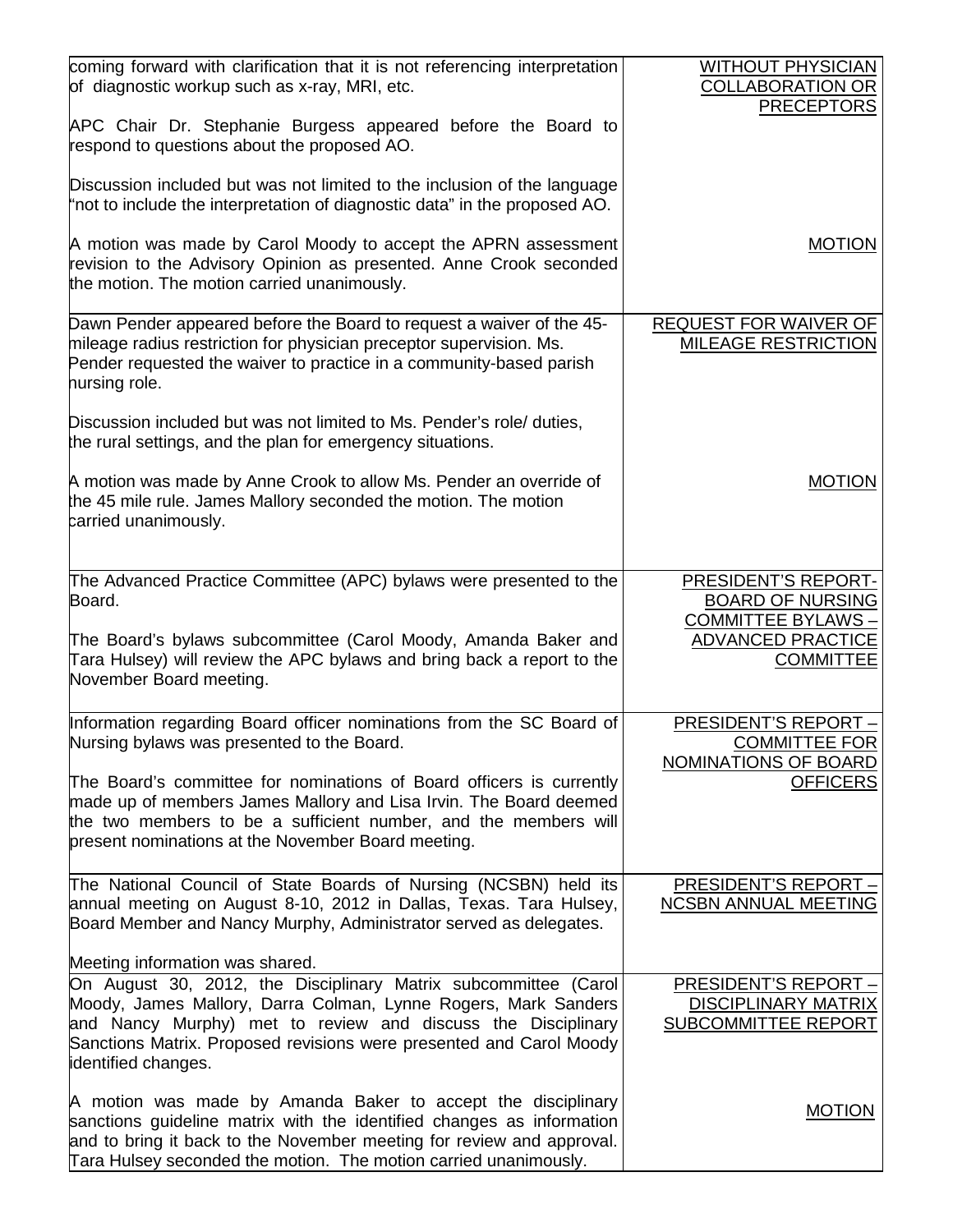| Nancy Murphy presented information regarding The First Tri-Regulator<br>Symposium 2012. The symposium will be held in Washington, D.C. on<br>October 17-18, 2012 and will include presentations on opioid<br>prescription drug abuse, state-based regulation, continued competency<br>and workforce needs. The meeting will be hosted by the Federation of<br>State Medical Boards, the National Association of Boards of Pharmacy<br>and the National Council of State Boards of Nursing. | ADMINISTRATOR'S REPORT:<br><b>TRI-REGULATOR</b><br><b>SYMPOSIUM</b>     |
|--------------------------------------------------------------------------------------------------------------------------------------------------------------------------------------------------------------------------------------------------------------------------------------------------------------------------------------------------------------------------------------------------------------------------------------------------------------------------------------------|-------------------------------------------------------------------------|
| A motion was made by Carol Moody to support Administrator Nancy<br>Murphy and Advice Counsel Darra Coleman attending the symposium.<br>Tara Hulsey seconded the motion. The motion carried unanimously.                                                                                                                                                                                                                                                                                    | <b>MOTION</b>                                                           |
| A motion was made by Amanda Baker to go into executive session for<br>the purpose of receiving legal counsel. Carol Moody seconded the<br>motion. The motion carried unanimously.                                                                                                                                                                                                                                                                                                          | <b>MOTION</b>                                                           |
| A motion was made by Carol Moody to leave executive session.<br>Amanda Baker seconded the motion. The motion carried unanimously.<br>No official actions were taken during executive session.                                                                                                                                                                                                                                                                                              | <b>MOTION</b>                                                           |
| Paul D. de Holczer, Esq. appeared before the Board to request<br>clarification regarding private reprimand disclosure.                                                                                                                                                                                                                                                                                                                                                                     | <b>CLARIFICATION REGARDING</b><br>PRIVATE REPRIMAND<br><b>DISCOSURE</b> |
| Discussion included but was not limited to the requirement for disclosing<br>a private reprimand on employment applications/ other board licensing<br>applications and the need for an advisory opinion.                                                                                                                                                                                                                                                                                   |                                                                         |
| A motion was made by Anne Crook to publish an Advisory Opinion<br>regarding the terms and what they mean both legally and as an ethical<br>standard. Carol Moody seconded the motion. The motion carried<br>unanimously.                                                                                                                                                                                                                                                                   |                                                                         |
| Advice Counsel will draft an AO and forward it for the November Board<br>meeting.                                                                                                                                                                                                                                                                                                                                                                                                          | MOTION                                                                  |
| Respondents appeared before the Board to request modifications to<br>their Consent Agreements or Board orders. The Board reviewed<br>Memoranda of Agreement stipulating to violations of the Nurse Practice<br>Act to determine disciplinary actions.                                                                                                                                                                                                                                      | <b>HEARINGS/APPEARANCE</b>                                              |
| The Board also reviewed initial and renewal licensure applications with<br>"yes" responses to questions regarding criminal convictions, discipline in<br>another state, discipline by employers and a condition that may interfere<br>with the ability to competently and safely perform nursing practice<br>essential functions. In addition, the Board reviewed APRN applications<br>regarding certification requirements and "grandfathering".                                          |                                                                         |
| In Case # 2012-159, Respondent signed a Memorandum of Agreement<br>(MOA) and waived the right to a panel hearing. Respondent was aware<br>of his/her right to legal counsel and waived that right. Respondent<br>appeared but was not represented by legal counsel.                                                                                                                                                                                                                        |                                                                         |
| A motion was made by Amanda Baker to go into executive session for<br>the purpose of receiving legal counsel. Tara Hulsey seconded the<br>motion. The motion carried unanimously.                                                                                                                                                                                                                                                                                                          | <b>MOTION</b>                                                           |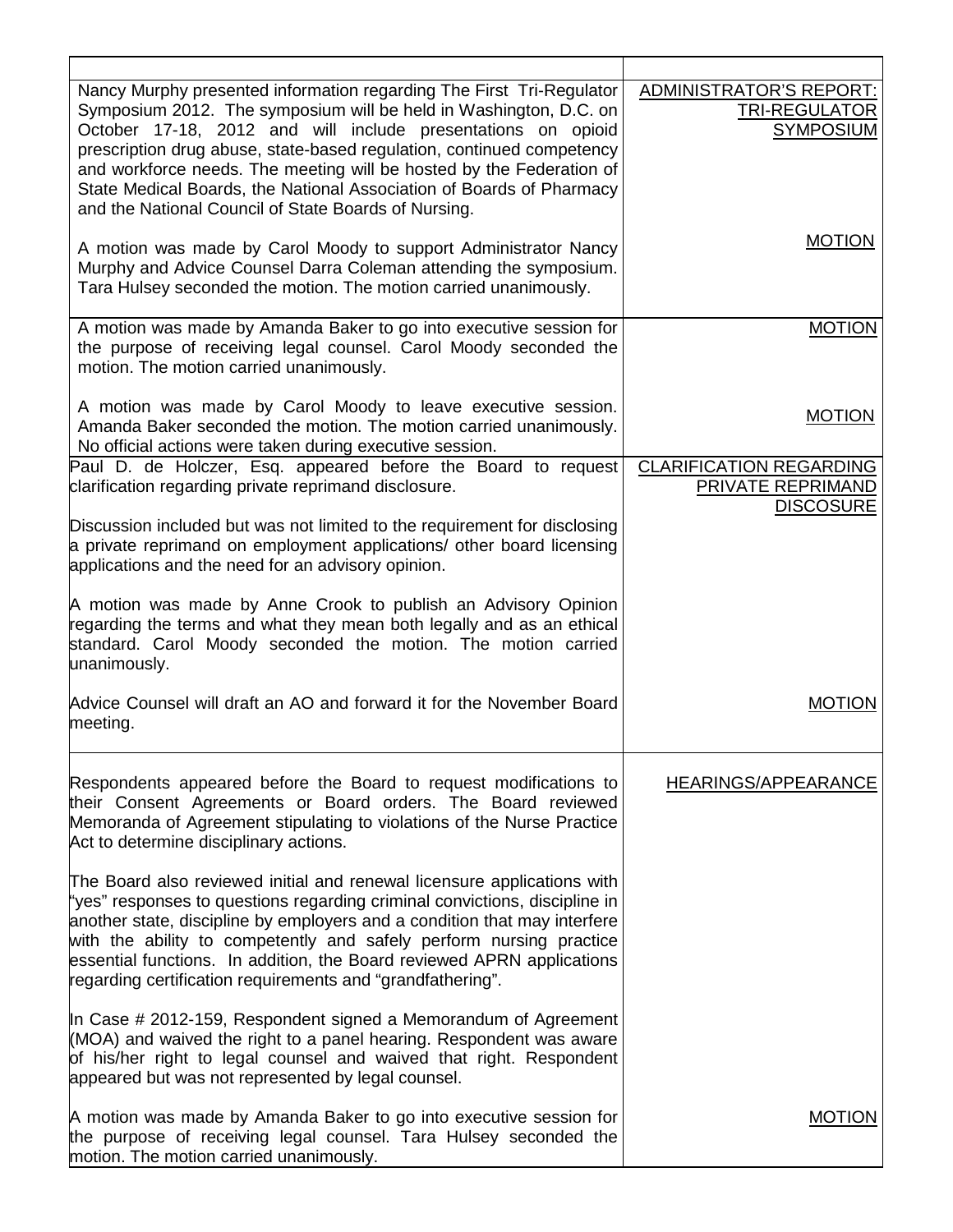| A motion was made by Carol Moody to leave executive session.<br>Amanda Baker seconded the motion. The motion carried unanimously.<br>No official actions were taken during executive session.                                                                                                                                                                                                                                                                                                                                                                                                                                      | <b>MOTION</b> |
|------------------------------------------------------------------------------------------------------------------------------------------------------------------------------------------------------------------------------------------------------------------------------------------------------------------------------------------------------------------------------------------------------------------------------------------------------------------------------------------------------------------------------------------------------------------------------------------------------------------------------------|---------------|
| In Case $\#$ 2012-159, a motion was made by Carol Moody to accept the<br>MOA with the following sanctions: a private reprimand, a \$250 civil<br>penalty to be paid within six months, and completion of the National<br>Council of State Boards of Nursing documentation course within six<br>months. Tara Hulsey seconded the motion. The motion carried<br>unanimously.                                                                                                                                                                                                                                                         | <b>MOTION</b> |
| An applicant for licensure as a registered nurse appeared before the<br>Board regarding his/her "yes" response regarding employer discipline<br>questions on the renewal application. Applicant was represented by<br>Jessica H. Lerer, Esq.                                                                                                                                                                                                                                                                                                                                                                                       |               |
| A motion was made by Amanda Baker to go into executive session for<br>the purpose of receiving legal counsel. Carol Moody seconded the<br>motion. The motion carried unanimously.                                                                                                                                                                                                                                                                                                                                                                                                                                                  | <b>MOTION</b> |
| A motion was made by Carol Moody to leave executive session. Tara<br>Hulsey seconded the motion. The motion carried unanimously. No<br>official actions were taken during executive session.                                                                                                                                                                                                                                                                                                                                                                                                                                       | <b>MOTION</b> |
| A motion was made by Amanda Baker to:                                                                                                                                                                                                                                                                                                                                                                                                                                                                                                                                                                                              | <b>MOTION</b> |
| Renew the applicant's license as a single-state license with the<br>following stipulations which will be outlined in a private agreement:                                                                                                                                                                                                                                                                                                                                                                                                                                                                                          |               |
| 1. Respondent pursue and accept employment only in practice<br>settings where he/she is not working autonomously and will be<br>directly supervised, which means the physical presence of an<br>RN at all times.                                                                                                                                                                                                                                                                                                                                                                                                                   |               |
| 2. Respondent pursue and accept employment only in a practice<br>setting in nursing roles with a minimal likelihood of exposure to<br>critical situations requiring rapid response.                                                                                                                                                                                                                                                                                                                                                                                                                                                |               |
| 3. Respondent continue with psychological therapy and comply<br>with the use of prescribed medications as directed by his/her<br>healthcare providers for the management of respondent's                                                                                                                                                                                                                                                                                                                                                                                                                                           |               |
| medical condition.<br>4. Respondent must notify LLR immediately upon attaining<br>employment and provide the name of respondent's employer,<br>address of employer, and a description of the nature of<br>practice. The Board of Nursing may require additional<br>information regarding the practice setting upon receipt of this<br>information and respondent shall cooperate fully with any such<br>request from the Board of Nursing in a timely manner.<br>Respondent shall appear before the board within three months<br>after employment for review.<br>5. Respondent must notify employer of the restrictions on his/her |               |
| practice recommended herein, unless there is no direct patient<br>care involved.                                                                                                                                                                                                                                                                                                                                                                                                                                                                                                                                                   |               |
| 6. Respondent's failure to comply with these restrictions may<br>result in disciplinary action, including but not limited to<br>suspension and revocation of license.                                                                                                                                                                                                                                                                                                                                                                                                                                                              |               |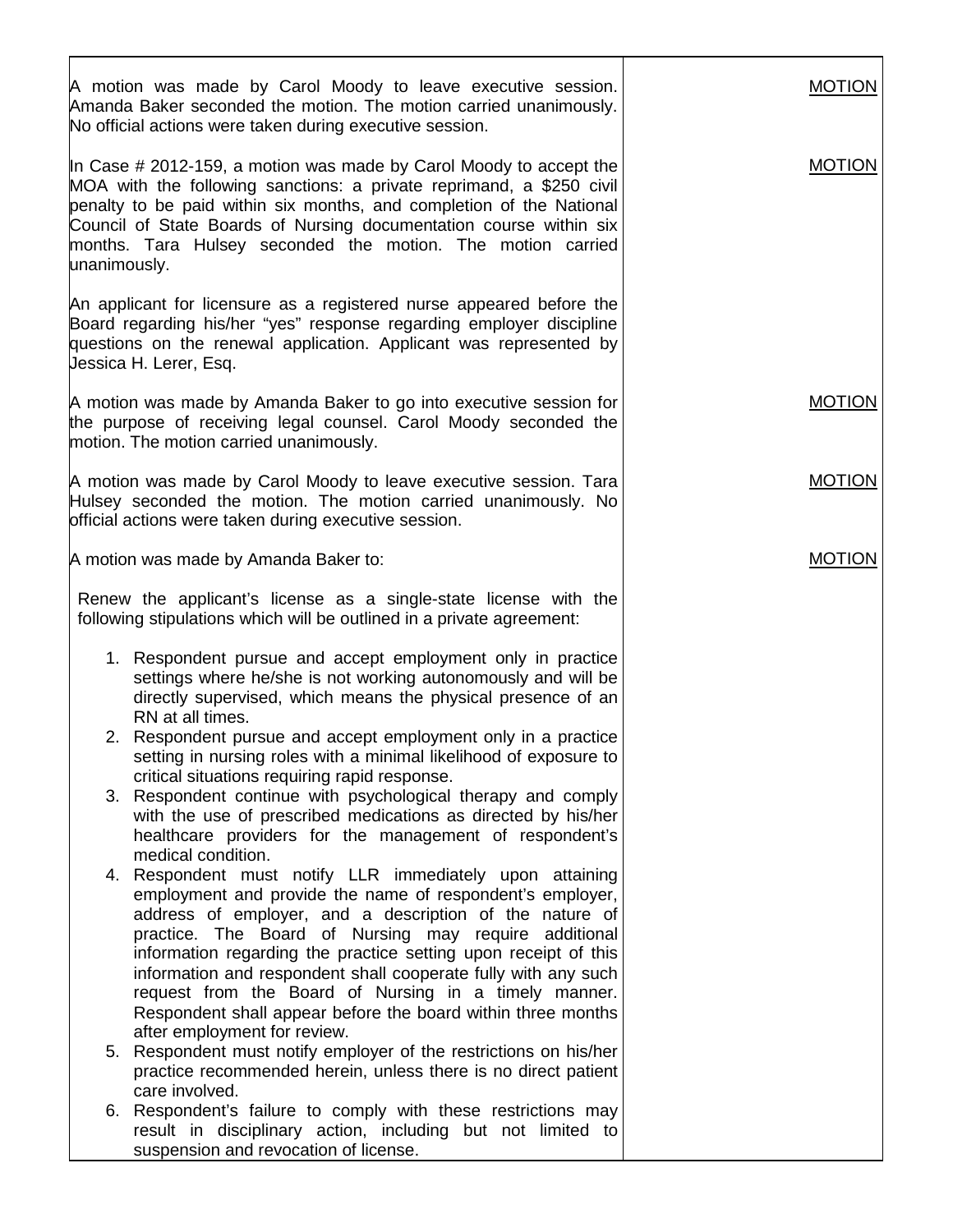| Carol Moody seconded the motion. The motion carried unanimously.                                                                                                                                                                                                                                                                                                        |               |
|-------------------------------------------------------------------------------------------------------------------------------------------------------------------------------------------------------------------------------------------------------------------------------------------------------------------------------------------------------------------------|---------------|
| In Case # 2011-439, Respondent signed a Memorandum of Agreement<br>(MOA) and waived the right to a panel hearing. Respondent was aware<br>of his/her right to legal counsel and waived that right. Respondent<br>appeared but was not represented by legal counsel.                                                                                                     |               |
| Carol Moody recused herself from the proceedings. A quorum was still<br>present.                                                                                                                                                                                                                                                                                        |               |
| A motion was made by Kay Swisher to go into executive session for the<br>purpose of receiving legal counsel. Amanda Baker seconded the<br>motion. The motion carried unanimously.                                                                                                                                                                                       | <b>MOTION</b> |
| A motion was made by James Mallory to leave executive session. Karen<br>Hazzard seconded the motion. The motion carried unanimously. No<br>official actions were taken during executive session.                                                                                                                                                                        | <b>MOTION</b> |
| In Case $\#$ 2011-439, a motion was made by Tara Hulsey to accept the<br>Memorandum of Agreement with the following sanctions: a private<br>reprimand, a \$150 civil penalty to be paid within six months, and<br>completion of Ethics and Privacy courses within six months. Anne Crook<br>seconded the motion. The motion carried with the recusal of Carol<br>Moody. | <b>MOTION</b> |
| In Case # 2012-350, Respondent requested to modify an existing final<br>order/ consent agreement. Respondent was represented by T. Micah<br>Leddy, Esq.                                                                                                                                                                                                                 |               |
| A motion was made by Carol Moody to go into executive session for the<br>purpose of receiving legal counsel. Amanda Baker seconded the<br>motion. The motion carried unanimously.                                                                                                                                                                                       | <b>MOTION</b> |
| A motion was made by Tara Hulsey to leave executive session. Carol<br>Moody seconded the motion. The motion carried unanimously. No<br>official actions were taken during executive session.                                                                                                                                                                            | <b>MOTION</b> |
| In Case # 2012-350, a motion was made by Amanda Baker to modify<br>the Consent Agreement to require supervision by a CRNA, M.D., or<br>D.O. with no further modification at this time. Carol Moody seconded the<br>motion. The motion carried unanimously.                                                                                                              | <b>MOTION</b> |
| In Case # 2012-353, Respondent requested to modify an existing final<br>order/ consent agreement. Respondent was aware of his/her right to<br>legal counsel and waived that right. Respondent appeared but was not<br>represented by legal counsel.                                                                                                                     |               |
| A motion was made by Amanda Baker to go into executive session for<br>the purpose of receiving legal counsel. Carol Moody seconded the<br>motion. The motion carried unanimously.                                                                                                                                                                                       | <b>MOTION</b> |
| A motion was made by Carol Moody to leave executive session. Karen<br>Hazzard seconded the motion. The motion carried unanimously. No<br>official actions were taken during executive session.                                                                                                                                                                          | <b>MOTION</b> |
|                                                                                                                                                                                                                                                                                                                                                                         |               |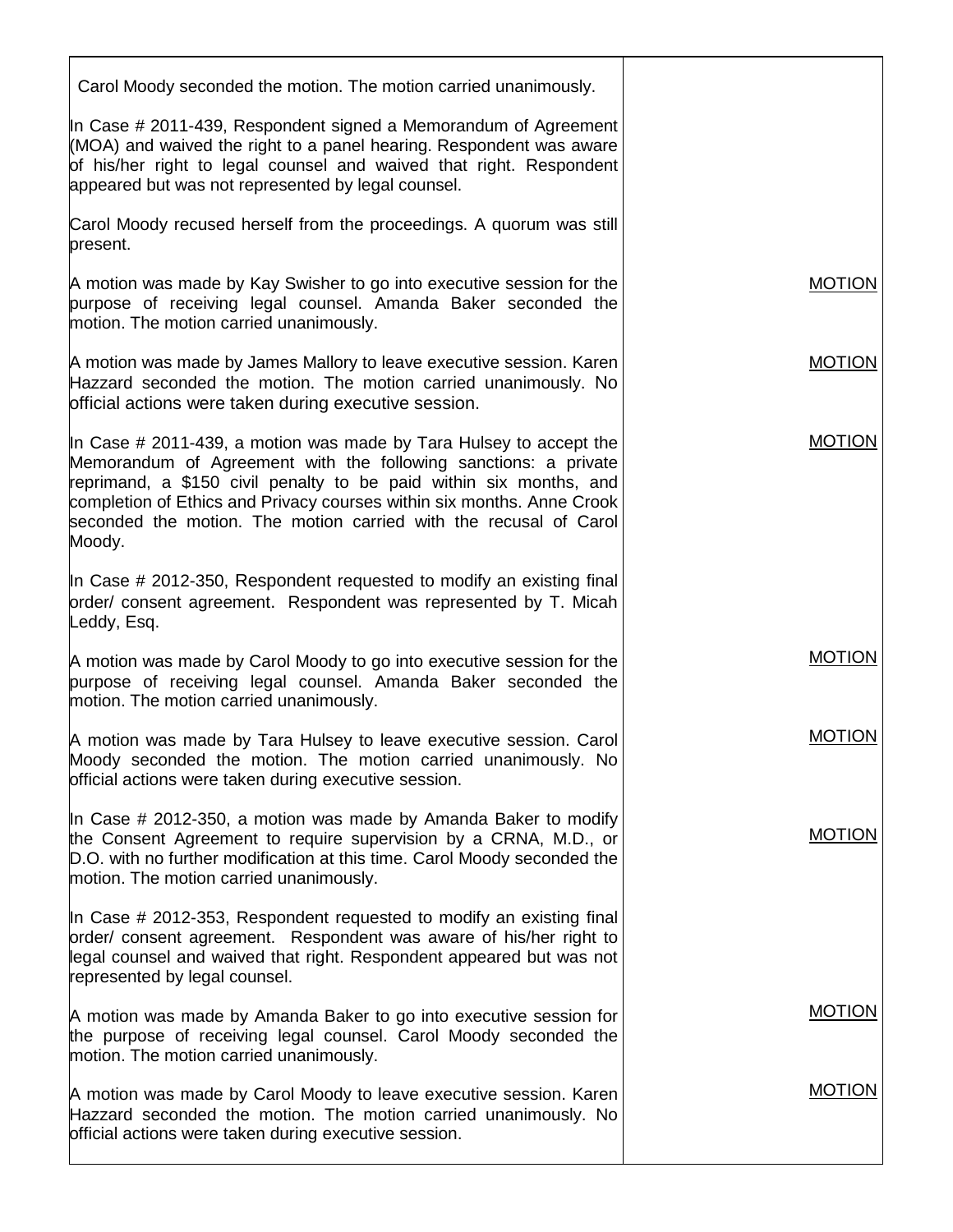| In Case # 2012-353, a motion was made by Tara Hulsey to lift the<br>harcotics restriction, leaving all other conditions of the Final Order in<br>effect. Carol Moody seconded the motion. The motion carried<br>unanimously.                                                                    | <b>MOTION</b> |
|-------------------------------------------------------------------------------------------------------------------------------------------------------------------------------------------------------------------------------------------------------------------------------------------------|---------------|
| In Case # 2012-352, Respondent requested to modify an existing final<br>order/ consent agreement. Respondent was aware of his/her right to<br>legal counsel and waived that right. Respondent appeared but was not<br>represented by legal counsel.                                             |               |
| A motion was made by Carol Moody to go into executive session for the<br>purpose of receiving legal counsel. Tara Hulsey seconded the motion.<br>The motion carried unanimously.                                                                                                                | <b>MOTION</b> |
| A motion was made to leave executive session. The motion was<br>seconded. The motion carried unanimously. No official actions were<br>taken during executive session.                                                                                                                           | <b>MOTION</b> |
| In Case # 2012-352, a motion was made by Amanda Baker to deny the<br>request to modify the Consent Agreement, fully executed on April of<br>2012 and to give the respondent six months to complete the refresher<br>course. Carol Moody seconded the motion. The motion carried<br>unanimously. | <b>MOTION</b> |
| In Case # 2012-227, Respondent withdrew his/her request and was not<br>present at the meeting.                                                                                                                                                                                                  |               |
| In Case # 2012-346, Respondent requested to modify an existing final<br>order/ consent agreement. Respondent was aware of his/her right to<br>legal counsel and waived that right. Respondent appeared but was not<br>represented by legal counsel.                                             |               |
| A motion was made by Tara Hulsey to go into executive session for the<br>purpose of receiving legal counsel. Amanda Baker seconded the<br>motion. The motion carried unanimously.                                                                                                               | <b>MOTION</b> |
| A motion was made by Anne Crook to leave executive session. Tara<br>Hulsey seconded the motion. The motion carried unanimously. No<br>official actions were taken during executive session.                                                                                                     | MUTION        |
| In Case # 2012-346, a motion was made by Tara Hulsey to approve the<br>respondent's request for early release from RPP. Carol Moody<br>seconded the motion. The motion carried with one nay.                                                                                                    | <b>MOTION</b> |
| In Case #2012-367, Respondent requested to modify an existing final<br>prder/consent agreement. Respondent was aware of his/her right to<br>legal counsel and waived that right. Respondent appeared but was not<br>represented by legal counsel.                                               |               |
| A motion was made by Carol Moody to go into executive session for the<br>purpose of receiving legal counsel. Amanda Baker seconded the<br>motion. The motion carried unanimously.                                                                                                               | <b>MOTION</b> |
| A motion was made by James Mallory to leave executive session. Carol<br>Moody seconded the motion. The motion carried unanimously. No<br>official actions were taken during executive session.                                                                                                  | <b>MOTION</b> |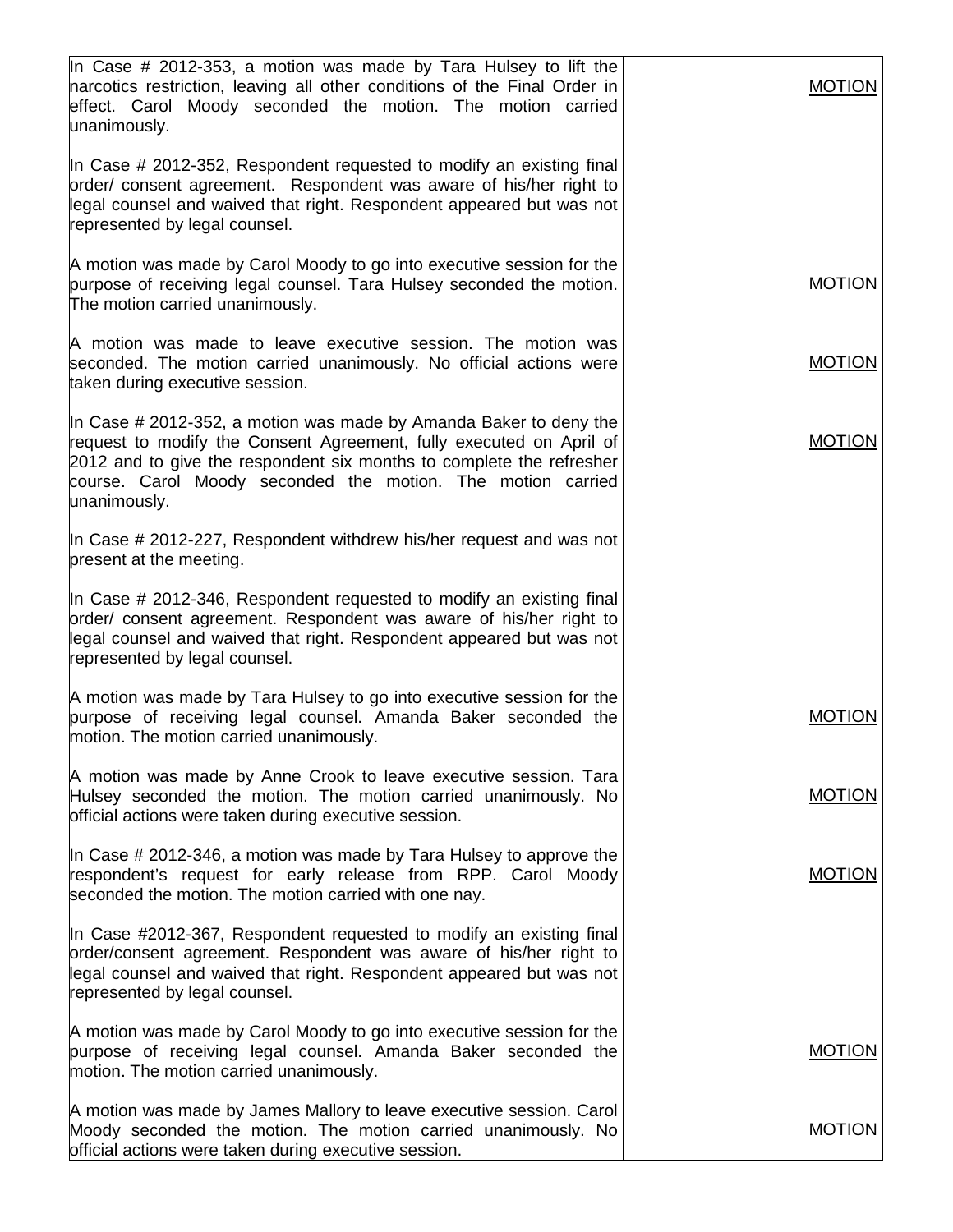| In Case #2012-367, a motion was made by Karen Hazzard to modify the<br>terms of the Consent Agreement to require compliance with paragraph<br>one, items A, B, and C with the remaining subparagraphs of item one<br>redacted. Paragraphs 2-17 will remain in effect. Tara Hulsey seconded<br>the motion. The motion carried unanimously.                                               | <b>MOTION</b> |
|-----------------------------------------------------------------------------------------------------------------------------------------------------------------------------------------------------------------------------------------------------------------------------------------------------------------------------------------------------------------------------------------|---------------|
| An applicant for licensure as a registered nurse by reinstatement<br>appeared before the Board to respond to questions regarding his/her<br>application. Respondent was aware of his/her right to legal counsel and<br>waived that right. Respondent appeared but was not represented by<br>legal counsel.                                                                              |               |
| Carol Moody recused herself from the proceedings. A quorum was still<br>present.                                                                                                                                                                                                                                                                                                        |               |
| A motion was made by Amanda Baker to grant the applicant a<br>temporary license to complete an RN refresher course. Anne Crook<br>seconded the motion. The motion carried with the recusal of Carol<br>Moody.                                                                                                                                                                           | <b>MOTION</b> |
| An applicant for licensure as a registered nurse by endorsement<br>appeared before the Board to respond to questions regarding his/her<br>"yes" responses to questions regarding criminal convictions and action<br>by another Board. Respondent was aware of his/her right to legal<br>counsel and waived that right. Respondent appeared but was not<br>represented by legal counsel. |               |
| A motion was made by Amanda Baker to grant endorsement into South<br>Carolina with the continued stipulation to follow applicant's Board Order<br>from Ohio. Tara Hulsey seconded the motion. The motion carried<br>unanimously.                                                                                                                                                        | <b>MOTION</b> |
| An applicant for licensure as a registered nurse by reinstatement<br>appeared before the Board to respond to questions regarding his/her<br>application. Respondent was aware of his/her right to legal counsel and<br>waived that right. Respondent appeared but was not represented by<br>legal counsel.                                                                              |               |
| A motion was made by Amanda Baker to go into executive session for<br>the purpose of receiving legal counsel. Carol Moody seconded the<br>motion. The motion carried unanimously.                                                                                                                                                                                                       | <b>MOTION</b> |
| A motion was made by Kay Swisher to leave executive session. Carol<br>Moody seconded the motion. The motion carried unanimously. No<br>official actions were taken during executive session.                                                                                                                                                                                            | <b>MOTION</b> |
| A motion was made by Tara Hulsey to grant a temporary license for the<br>purpose of completing the RN refresher course with continued<br>monitoring by RPP. Carol Moody seconded the motion. The motion<br>carried unanimously.                                                                                                                                                         | <b>MOTION</b> |
| The Board clarified that the applicant will have to appear before the<br>Board once he/she has completed the refresher course to be granted a<br>full license.                                                                                                                                                                                                                          |               |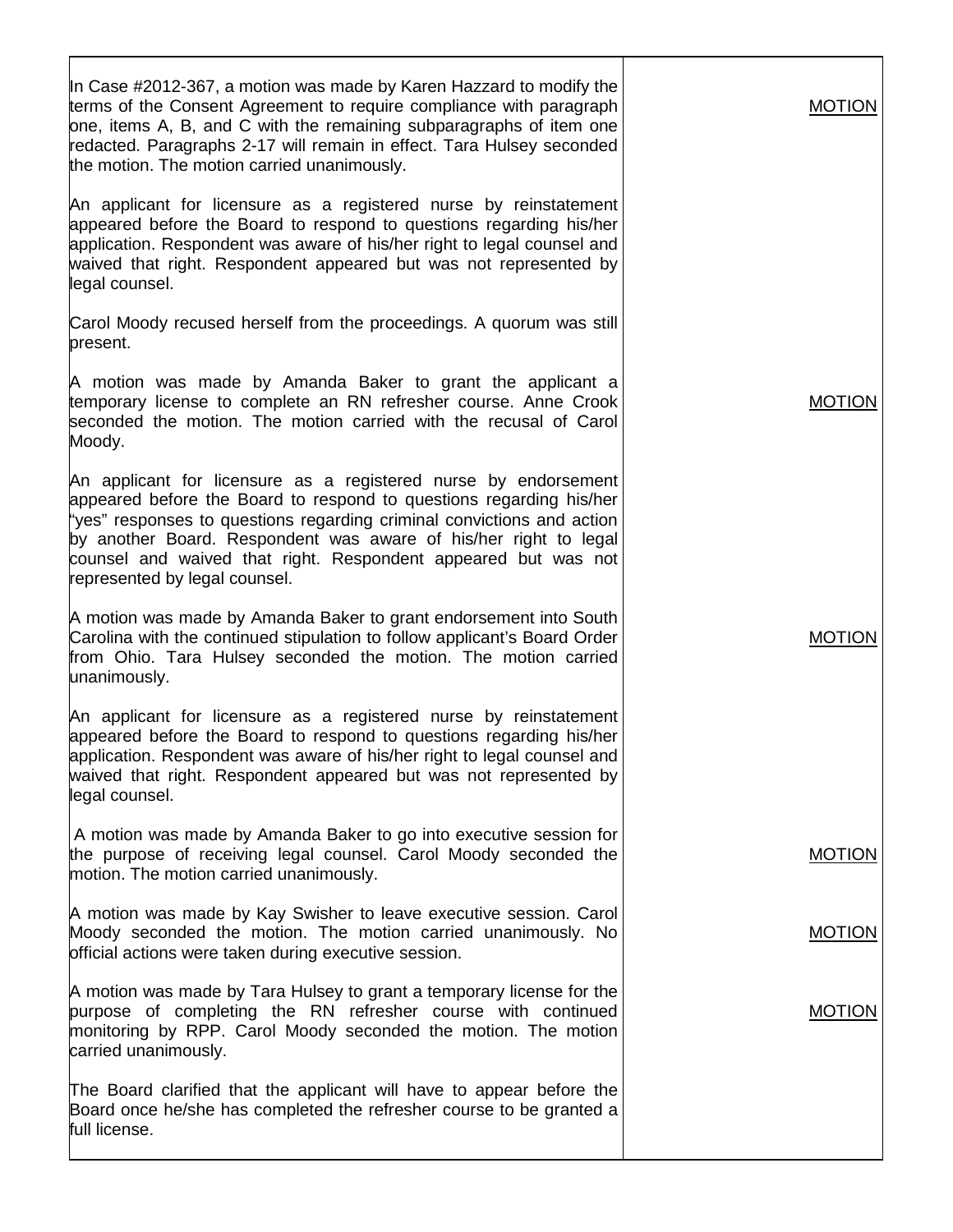| A motion was made by Amanda Baker to adjourn the meeting on<br>September 27, 2012 at 4:41 p.m. Carol Moody seconded the motion.<br>The motion carried unanimously.                                                                                                                                                                                                                                                                                                                                                                                                                                                                                                                                                                                                                                                                                                                                                                                                                                                                                                                                                                                                                                                                              | <b>MOTION TO ADJOURN</b>                                                    |
|-------------------------------------------------------------------------------------------------------------------------------------------------------------------------------------------------------------------------------------------------------------------------------------------------------------------------------------------------------------------------------------------------------------------------------------------------------------------------------------------------------------------------------------------------------------------------------------------------------------------------------------------------------------------------------------------------------------------------------------------------------------------------------------------------------------------------------------------------------------------------------------------------------------------------------------------------------------------------------------------------------------------------------------------------------------------------------------------------------------------------------------------------------------------------------------------------------------------------------------------------|-----------------------------------------------------------------------------|
| Friday, September 28, 2012<br>James Mallory recused himself as having previously worked with South<br>Carolina State University (SCSU). A quorum was still present.<br>At its July 26, 2012 meeting, the Board met with South Carolina State<br>University (SCSU) to discuss their plan for voluntarily closing their<br>generic nursing degree program. At the July 26, 2012 meeting, the<br>Board made the ruling to accept the proposal for voluntary closure with<br>the following modifications to SCSU's proposal:<br>Withdraw nursing as a major degree option, effective Fall 2012,<br>which means to cease matriculation of incoming freshmen and<br>rising sophomores with intended major of nursing, effective Fall<br>2012<br>For all rising juniors and seniors:<br>Review all previous ATI scores for nursing courses taken<br>$\circ$<br>in the previous academic year to ensure a minimum of<br>Level 2 performance in all courses; and<br>Review all academic records for these students to ensure<br>$\circ$<br>compliance with all stated admission criteria for upper<br>division admission.<br>Following reviews, any students who have not satisfied<br>$\circ$<br>the minimum score of 2 on the ATI and stated admission | <b>SOUTH CAROLINA STATE</b><br>UNIVERSITY - NURSING<br>PROGRAM STATE UPDATE |
| criteria for upper division shall not progress in the nursing<br>program.<br>Based on these recommendations, the Board recommended that<br>voluntary closure be moved to December 2014. The Board asked that<br>SCSU return to the Board in September to provide an update and a<br>written report detailing the following:<br>Efforts to assist in the transfer of students<br>$\bullet$<br>List of names of all students who transferred to approved<br>$\bullet$<br>nursing programs<br>Efforts to maintain custody and control of existing student<br>records                                                                                                                                                                                                                                                                                                                                                                                                                                                                                                                                                                                                                                                                               |                                                                             |
| On August 13, 2012, SCSU requested a follow-up meeting for the<br>Board to discuss the impact of the academic audit of students admitted<br>into the Upper Division in the College of Nursing.<br>At the August 13, 2012 meeting, the Board modified the July 26, 2012<br>ruling as follows:                                                                                                                                                                                                                                                                                                                                                                                                                                                                                                                                                                                                                                                                                                                                                                                                                                                                                                                                                    |                                                                             |
| 1) All Upper Division students who scored below the national mean<br>on the ATI Pharmacology exam are required to repeat the<br>Pharmacology class in the Fall 2012 semester. These students<br>must re-test by the end of the Fall 2012 semester and achieve<br>the national mean or higher in order to progress in the nursing                                                                                                                                                                                                                                                                                                                                                                                                                                                                                                                                                                                                                                                                                                                                                                                                                                                                                                                |                                                                             |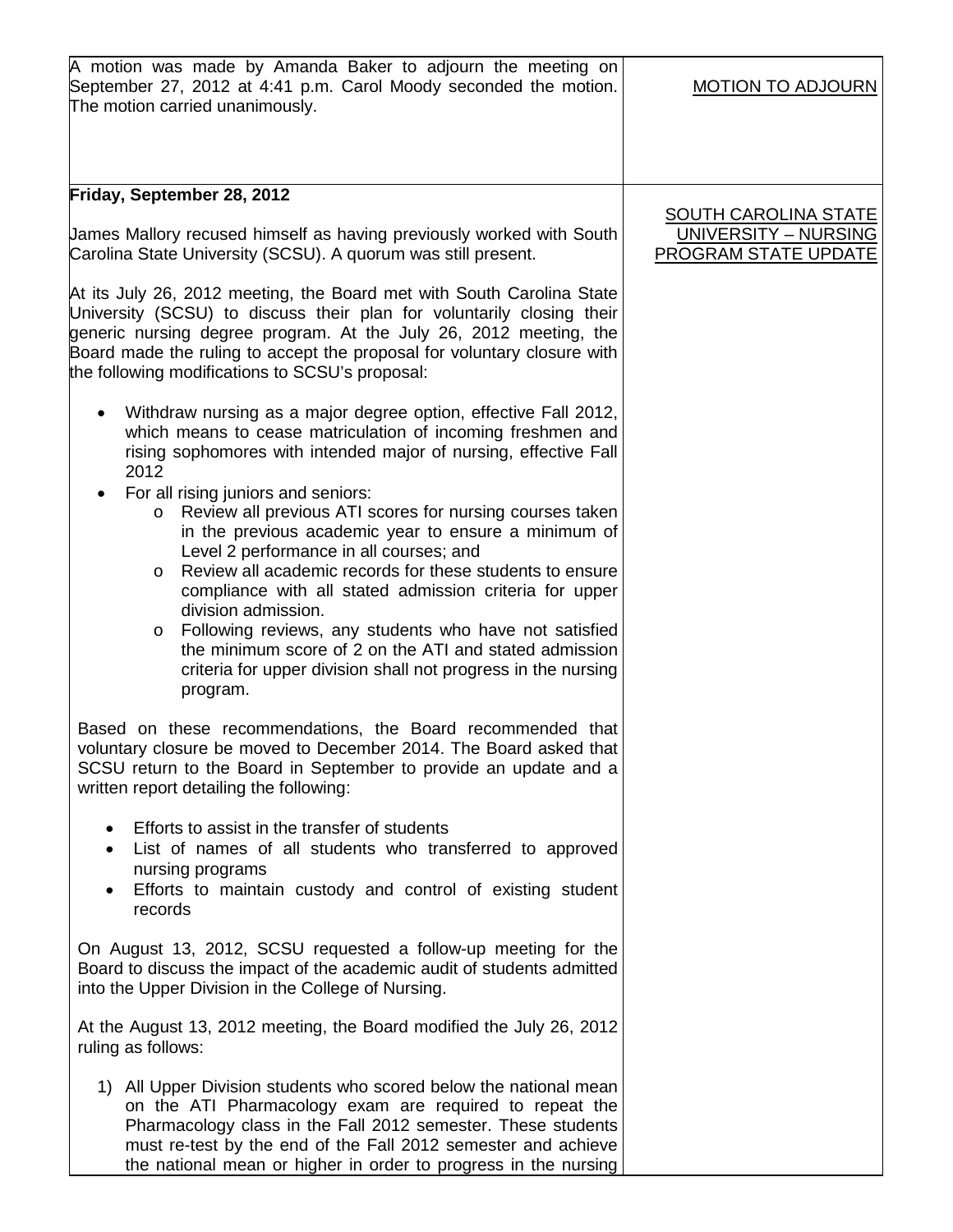| program; and                                                                                                                                                                                                                                                                                                                                                                 |                               |
|------------------------------------------------------------------------------------------------------------------------------------------------------------------------------------------------------------------------------------------------------------------------------------------------------------------------------------------------------------------------------|-------------------------------|
| 2) All Upper Division students who scored below Level 2 on any<br>ATI exam, other than Pharmacology, are required to remediate<br>through specific programs to be offered by SCSU and re-test in<br>all deficient areas by the end of the Fall 2012 semester.<br>Students must achieve a Level 2 on all content areas tested in<br>order to progress in the nursing program. |                               |
| All other terms set forth in the Board's July 26, 2012 ruling remain in<br>effect.                                                                                                                                                                                                                                                                                           |                               |
| Dr. Cynthia Warrick, Interim President, South Carolina State University<br>and Stanley Harris, Interim Chair, Department of Nursing appeared<br>before the Board to present the written report as requested in the July<br>meeting and answer the Board's questions.                                                                                                         |                               |
| Discussion included but was not limited to the transfer and placement<br>of freshmen and sophomore students, ATI testing, remediation<br>courses, faculty teaching loads and student commitment.                                                                                                                                                                             |                               |
| A motion was made by Carol Moody to accept the information<br>presented by South Carolina State University and to have the school<br>return to the Board in January 2013 to thoroughly present their findings<br>and progression. Anne Crook seconded the motion. The motion carried<br>with the recusal of James Mallory.                                                   | <b>MOTION</b>                 |
| A registered nurse licensee appeared before the Board regarding<br>his/her "yes" response regarding employer discipline questions on the<br>renewal application. Respondent was aware of his/her right to legal<br>counsel and waived that right. Respondent appeared but was not<br>represented by legal counsel.                                                           | <b>HEARINGS/ APPLICATIONS</b> |
| A motion was made by Carol Moody to renew the respondent's license.<br>Tara Hulsey seconded the motion. The motion carried unanimously.                                                                                                                                                                                                                                      | <b>MOTION</b>                 |
| A registered nurse licensee appeared before the Board regarding<br>his/her "yes" response regarding employer discipline questions on the<br>renewal application. Respondent was aware of his/her right to legal<br>counsel and waived that right. Respondent appeared but was not<br>represented by legal counsel.                                                           |                               |
| A motion was made by Amanda Baker to renew the applicant's RN<br>application. Anne Crook seconded the motion. The motion carried<br>unanimously.                                                                                                                                                                                                                             | <b>MOTION</b>                 |
| A registered nurse licensee appeared before the Board regarding<br>his/her "yes" response regarding employer discipline questions on the<br>renewal application. Respondent was aware of his/her right to legal<br>counsel and waived that right. Respondent appeared but was not<br>represented by legal counsel.                                                           |                               |
| A motion was made by Tara Hulsey to go into executive session for the<br>purpose of receiving legal counsel. Carol Moody seconded the motion.<br>The motion carried unanimously.                                                                                                                                                                                             | <b>MOTION</b>                 |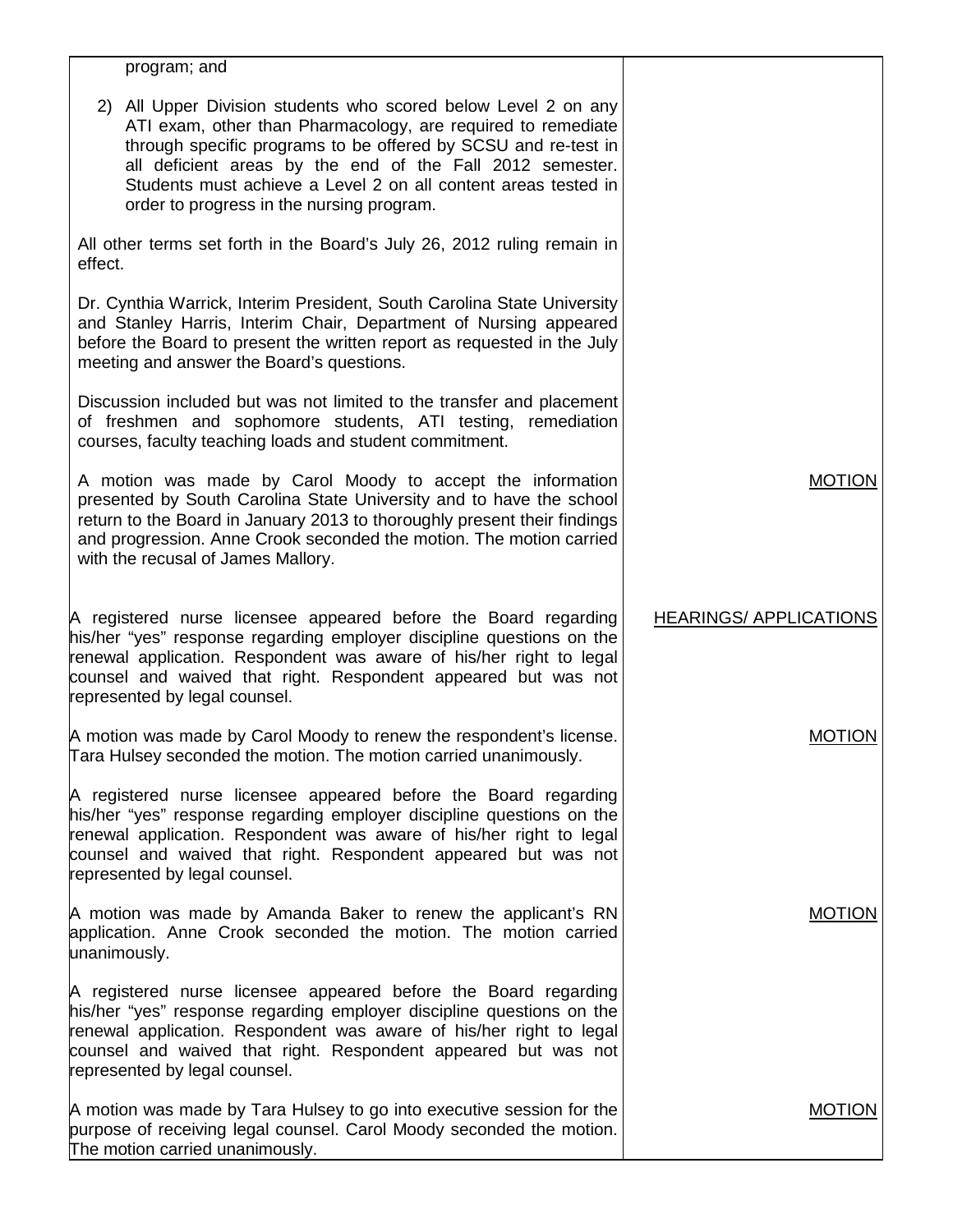| A motion was made by Tara Hulsey to leave executive session. The<br>motion was seconded. The motion carried unanimously. No official<br>actions were taken during executive session.                                                                                                                                                 | <b>MOTION</b> |
|--------------------------------------------------------------------------------------------------------------------------------------------------------------------------------------------------------------------------------------------------------------------------------------------------------------------------------------|---------------|
| A motion was made by Tara Hulsey to renew the license with the<br>following sanctions: a private reprimand, a \$500 civil penalty to be paid<br>within six months, and the completion of Legal Aspects, Ethics, and<br>Documentation courses within six months. Amanda Baker seconded the<br>motion. The motion carried unanimously. | <b>MOTION</b> |
| In Case # 2007-72, Respondent requested to modify an existing final<br>order/ consent agreement. Respondent was represented by Paul D. de<br>Holczer, Esq.                                                                                                                                                                           |               |
| Samuel McNutt recused himself from the proceedings. A quorum was<br>still present.                                                                                                                                                                                                                                                   |               |
| In Case # 2007-72, a motion was made by Amanda Baker to release the<br>respondent from the Board Order of RPP. Tara Hulsey seconded the<br>motion. The motion carried with the recusal of Samuel McNutt.                                                                                                                             | <b>MOTION</b> |
| In Case $\#$ 2012-226, Respondent did not appear before the Board and<br>was not represented by legal counsel. Respondent was properly<br>notified of the hearing.                                                                                                                                                                   |               |
| In Case #2012-226, a motion was made by Carol Moody to uphold the<br>current sanctions in place for respondent. Tara Hulsey seconded the<br>motion. The motion carried unanimously.                                                                                                                                                  | <b>MOTION</b> |
| In Case # 2012-228, Respondent requested to modify an existing final<br>prder/consent agreement. Respondent was aware of his/her right to<br>legal counsel and waived that right. Respondent appeared but was not<br>represented by legal counsel.                                                                                   |               |
| A motion was made by Carol Moody to go into executive session for the<br>purpose of receiving legal counsel. Amanda Baker seconded the<br>motion. The motion carried unanimously.                                                                                                                                                    | <b>MOTION</b> |
| A motion was made by Kay Swisher to leave executive session. Carol<br>Moody seconded the motion. The motion carried unanimously. No<br>official actions were taken during executive session.                                                                                                                                         | <b>MOTION</b> |
| In Case # 2012-228, a motion was made by Tara Hulsey to lift the<br>respondent's probation, as respondent has met all requirements of the<br>May 13, 2010 Consent Agreement. Amanda Baker seconded the<br>motion. The motion carried unanimously.                                                                                    | <b>MOTION</b> |
| In Case # 2011-187, Respondent signed a Memorandum of Agreement<br>(MOA) and waived the right to a panel hearing. Respondent was aware<br>of his/her right to legal counsel and waived that right. Respondent<br>appeared but was not represented by legal counsel.                                                                  |               |
| A motion was made by Carol Moody to go into executive session for the<br>purpose of receiving legal counsel. Tara Hulsey seconded the motion.<br>The motion carried unanimously.                                                                                                                                                     | <b>MOTION</b> |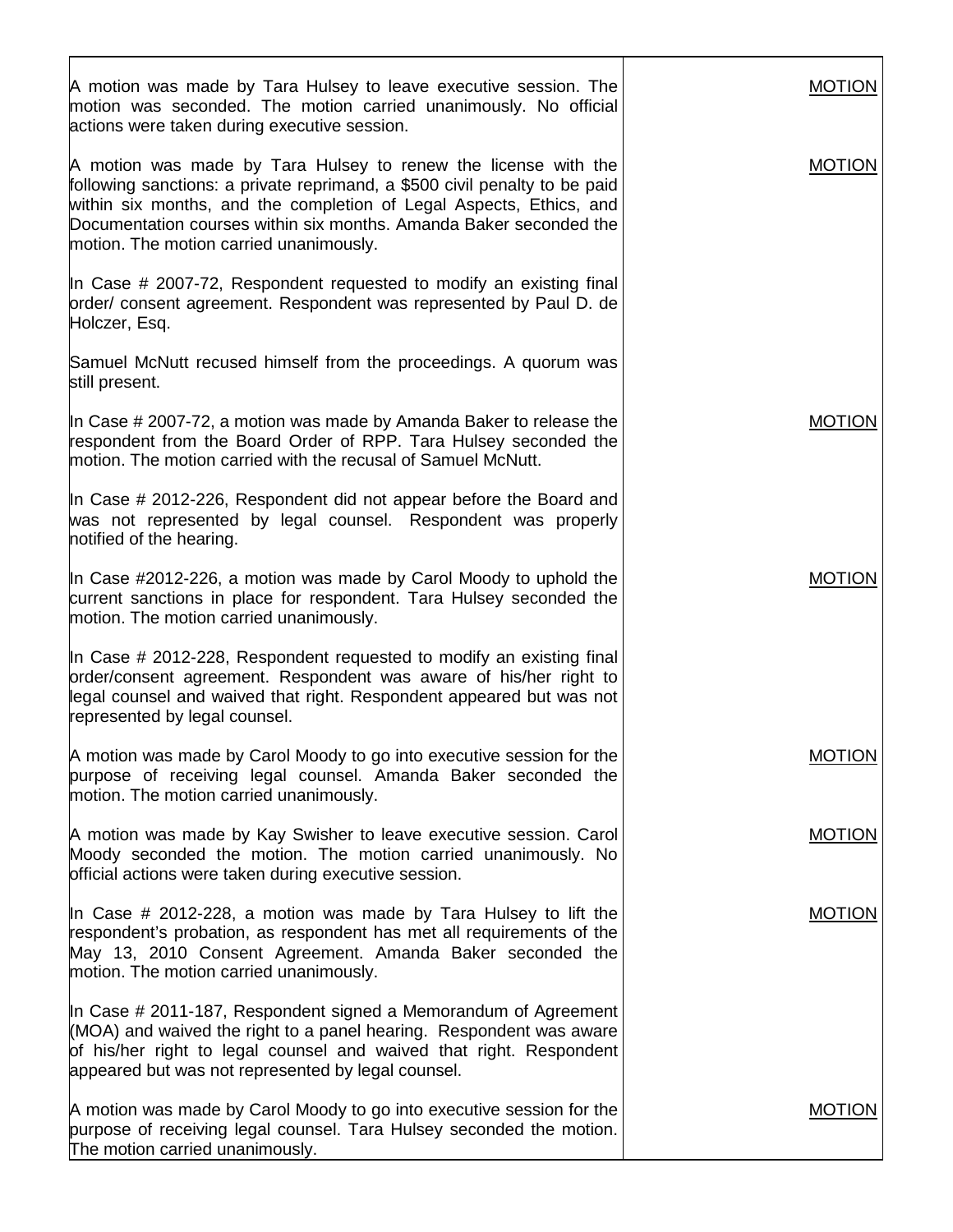| A motion was made by Tara Hulsey to leave executive session. Carol<br>Moody seconded the motion. The motion carried unanimously. No<br>official actions were taken during executive session.                                                                                                                                                                                            | <b>MOTION</b> |
|-----------------------------------------------------------------------------------------------------------------------------------------------------------------------------------------------------------------------------------------------------------------------------------------------------------------------------------------------------------------------------------------|---------------|
| In Case # 2011-187, a motion was made by Amanda Baker to accept<br>the MOA with the following sanctions: a private reprimand, a \$500 civil<br>penalty to be paid within six months, and the completion of Legal<br>Aspects and Ethics courses within six months. Carol Moody seconded<br>the motion. The motion carried with one nay.                                                  | <b>MOTION</b> |
| Darra Coleman, Advice Counsel, discussed that the Board has<br>requested that she prepare an Advisory Opinion for its review regarding<br>APRNs with prescriptive authority/ patient relationship at the November<br>2012 meeting.                                                                                                                                                      |               |
| An advanced practice registered nurse (APRN) applicant appeared<br>before the Board regarding the certification requirement and<br>"grandfather" matters on his/ her endorsement application. Respondent<br>was aware of his/her right to legal counsel and waived that right.<br>Respondent appeared but was not represented by legal counsel.                                         |               |
| A motion was made by Anne Crook to grandfather the applicant and<br>license him/her as an APRN in the State of South Carolina with<br>prescriptive authority. Carol Moody seconded the motion. The motion<br>carried unanimously.                                                                                                                                                       | <b>MOTION</b> |
| An applicant for licensure as a registered nurse by endorsement<br>appeared before the Board to respond to questions regarding his/her<br>application. Respondent was aware of his/her right to legal counsel and<br>waived that right. Respondent appeared but was not represented by<br>legal counsel.                                                                                |               |
| A motion was made by Tara Hulsey to go into executive session for the<br>purpose of receiving legal counsel. Carol Moody seconded the motion.<br>The motion carried unanimously.                                                                                                                                                                                                        | <b>MOTION</b> |
| A motion was made by Carol Moody to leave executive session.<br>Amanda Baker seconded the motion. The motion carried unanimously.<br>No official actions were taken during executive session.                                                                                                                                                                                           | <b>MOTION</b> |
| A motion was made by Tara Hulsey to deny the application for licensure<br>based on Sections 40-33-35 and 40-33-40 of the current Nurse Practice<br>Act for the State of South Carolina. Kay Swisher seconded the motion.<br>The motion carried unanimously.                                                                                                                             | <b>MOTION</b> |
| An applicant for licensure as a registered nurse by endorsement<br>appeared before the Board to respond to questions regarding his/her<br>"yes" responses to questions regarding criminal convictions and action<br>by another Board. Respondent was aware of his/her right to legal<br>counsel and waived that right. Respondent appeared but was not<br>represented by legal counsel. |               |
| A motion was made by Amanda Baker to grant endorsement as a single<br>state license with no further restrictions. Anne Crook seconded the<br>motion. The motion carried unanimously.                                                                                                                                                                                                    | <b>MOTION</b> |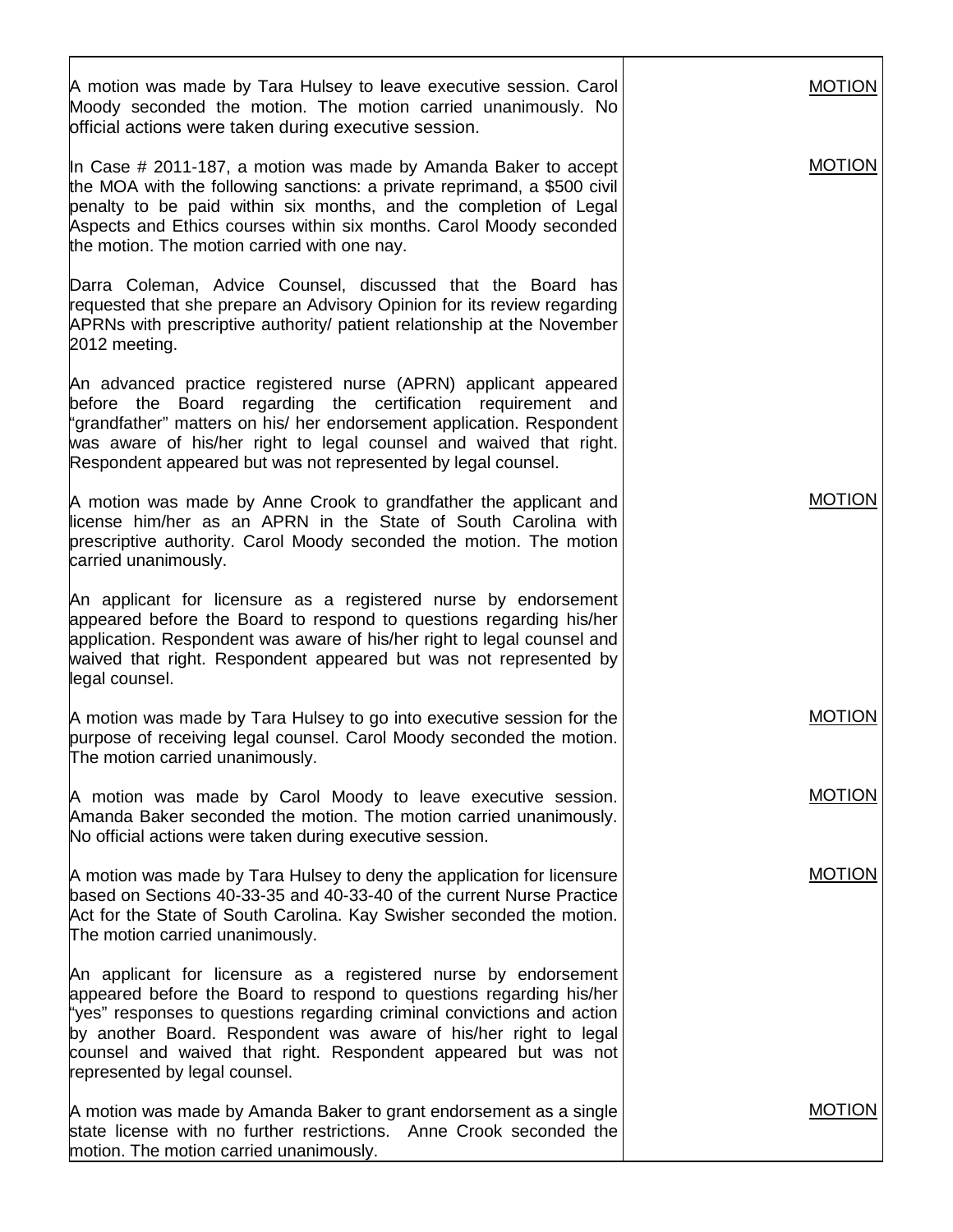| A registered nurse licensee appeared before the Board regarding<br>his/her "yes" response on the renewal application regarding a condition<br>that may interfere with the ability to competently and safely perform<br>hursing practice essential functions. Respondent was aware of his/her<br>right to legal counsel and waived that right. Respondent appeared but<br>was not represented by legal counsel. |               |
|----------------------------------------------------------------------------------------------------------------------------------------------------------------------------------------------------------------------------------------------------------------------------------------------------------------------------------------------------------------------------------------------------------------|---------------|
| A motion was made by Anne Crook to renew the applicant's RN license.<br>Carol Moody seconded the motion. The motion carried unanimously.                                                                                                                                                                                                                                                                       |               |
| A registered nurse licensee appeared before the Board regarding<br>his/her "yes" response regarding employer discipline questions on the<br>renewal application. Respondent was aware of his/her right to legal<br>counsel and waived that right. Respondent appeared but was not<br>represented by legal counsel.                                                                                             | <b>MOTION</b> |
| A motion was made by Anne Crook to issue the applicant's renewal.<br>Amanda Baker seconded the motion. The motion carried unanimously.                                                                                                                                                                                                                                                                         |               |
| A registered nurse licensee appeared before the Board regarding<br>his/her "yes" response regarding employer discipline questions on the<br>renewal application. Respondent was aware of his/her right to legal<br>counsel and waived that right. Respondent appeared but was not<br>represented by legal counsel.                                                                                             | <b>MOTION</b> |
| A motion was made by Tara Hulsey to renew the applicant's license.<br>Carol Moody seconded the motion. The motion carried unanimously.                                                                                                                                                                                                                                                                         | <b>MOTION</b> |
| An applicant for licensure as an advanced practice registered nurse<br>(APRN) by endorsement appeared before the Board to respond to<br>questions regarding criminal convictions and action by another Board.<br>Respondent was aware of his/her right to legal counsel and waived that<br>right. Respondent appeared but was not represented by legal counsel.                                                |               |
| A motion was made by Kay Swisher to endorse the applicant subject to<br>satisfaction of the requirements from the Texas Board of Nursing. Carol<br>Moody seconded the motion. The motion carried unanimously.                                                                                                                                                                                                  | <b>MOTION</b> |
| An applicant for licensure as a registered nurse by reinstatement did not<br>appear before the Board and was not represented by legal counsel.<br>Applicant was properly notified of the hearing.                                                                                                                                                                                                              |               |
| An applicant for licensure as a licensed practical nurse by examination<br>appeared before the Board to respond to questions regarding his/her<br>"yes"<br>responses to questions regarding<br>criminal<br>convictions.<br>Respondent was aware of his/her right to legal counsel and waived that<br>right. Respondent appeared but was not represented by legal counsel.                                      |               |
| A motion was made by Amanda Baker to grant the applicant licensure<br>as an LPN. Tara Hulsey seconded the motion. The motion carried<br>unanimously.                                                                                                                                                                                                                                                           |               |
| An applicant for licensure as a licensed practical nurse by examination<br>appeared before the Board to respond to questions regarding his/her<br>"yes"<br>questions<br>regarding<br>criminal<br>convictions.<br>responses<br>to                                                                                                                                                                               | <b>MOTION</b> |